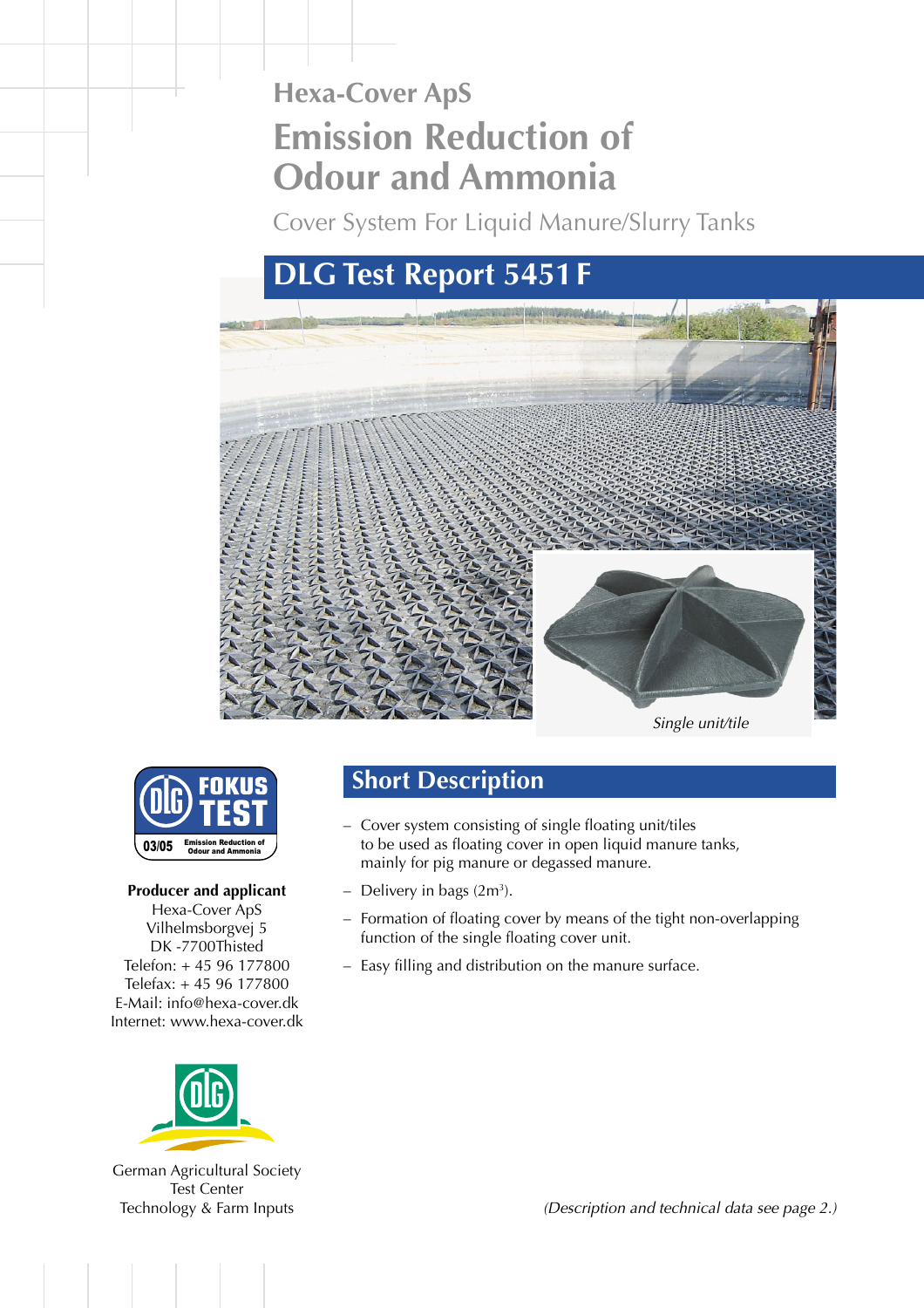## **Evaluation – in short**

| Test feature                 | <b>Test result</b> | <b>Evaluation</b> |
|------------------------------|--------------------|-------------------|
| <b>Reduction of emission</b> |                    |                   |
| <b>Odour</b>                 | 81 to 96%          |                   |
| Ammonia                      | $>90\%$            |                   |
|                              |                    |                   |

Evaluation range:  $++/+/-$  /  $\bigcirc$  /  $-/-$  ( $\bigcirc$  = standard)

### **Test Scope & Results**

#### **I. Scope**

The FokusTest included measuring of the emission reduction of odour and ammonia under laboratory conditions.

The examinations (see test conditions in table 1) were carried out by two measuring laboratories on liquid pig manure independently of each other.

To evaluate the emission reduction the efficiency was obtained by measuring uncovered liquid pig manure and manure covered by the Hexa-Cover system.

| <b>Floating Cover Units</b> |                                                   |  |  |
|-----------------------------|---------------------------------------------------|--|--|
| <b>Form</b>                 | hexagonal disc with starformed ribs on both sides |  |  |
| <b>Material</b>             | recycled plastic, 100 % polypropylene             |  |  |
| <b>Dimensions</b>           | diameter: 228 mm, heigth: 80 mm                   |  |  |
| Coverage                    | $\sim$ 30 pieces/m <sup>2</sup>                   |  |  |
| Weight                      | 280q                                              |  |  |

#### **II. Reduction of emission – Odour**

The odour substance concentrations generated by the uncovered liquid manure ranged from 372 to 10.378 GE/m<sup>3</sup> depending on temperature and ventilation. With the Hexa-Cover system the measured concentrations ranged from 70 to 803 GE/m3 .

From this the efficiency shown in the tests was between 81% and 96% (see table 2).

The efficiency increases at higher odour substance concentrations (diagram 1).

This effect determined by the output concentration, has been simulated by higher temperature and less ventilation and is equivalent to the increased odour emission from liquid manure surfaces by calm weather during summertime.

#### Table 1: Test conditions

|                                             | <b>MEASURING</b>                     |                                             |  |
|---------------------------------------------|--------------------------------------|---------------------------------------------|--|
| <b>Experimental conditions</b>              | Odour <sup>1,3</sup>                 | Ammonia <sup>2,3</sup>                      |  |
| <b>Storage tank</b>                         |                                      |                                             |  |
| – Number                                    | 2 units                              |                                             |  |
| - Diameter/height                           | $1,45$ m/ $1,0$ m                    |                                             |  |
| - Height of filling                         | $0,6$ m                              |                                             |  |
| Liquid manure test temperature              |                                      |                                             |  |
|                                             | 12, 14 and 18 °C                     | $10 \pm 3$ °C                               |  |
| <b>Ventilation</b>                          |                                      |                                             |  |
|                                             | 0, 120 and 240 $\text{m}^3/\text{h}$ | 50 to 75 m <sup>3</sup> /h                  |  |
| <b>Hexa-Cover covering system</b>           |                                      |                                             |  |
| - number of floating cover units            | 46,5                                 | 48                                          |  |
| $-$ mechanical covering degree <sup>4</sup> | 95%                                  | 98%                                         |  |
| <b>Liquid manure</b>                        |                                      |                                             |  |
|                                             | pig manure                           | pig manure I (from piglets, value adjusted) |  |
|                                             |                                      | pig manure II (degassed from biogas plant)  |  |

1 Test method: Measuring of smelling substance concentration according to DIN EN 13725

2 Test method: Bottle washing method for determination of ammonia contents

3 Achievement of results through comparison between containers covered by the Hexa-Cover system and uncovered containers.

4 Divided floating cover units were used in the marginal zone of the container.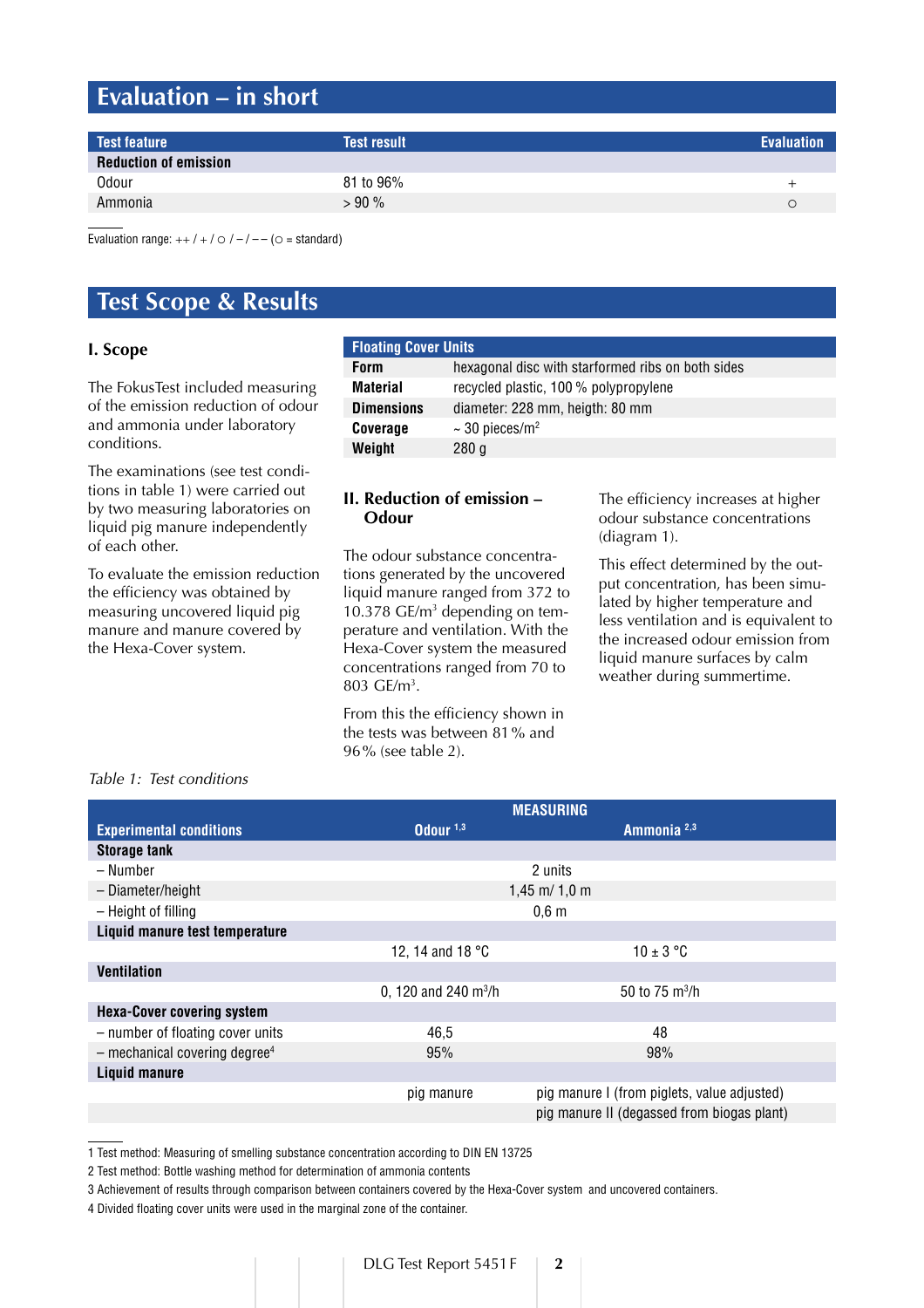Concerning the practical use of the Hexa-Cover cover system, the following can be concluded to determine the emission flow value:

#### Assumption:

– Flow value = 10 m<sup>3</sup>/m<sup>2</sup>h;

 $-$  container diameter = 15 m;

#### *Example 1: Summer 18°C*

By a reduction of the odour concentration from 10.000  $\text{GE/m}^3$ to  $700 \text{ GE/m}^3$  under the above assumptions a volume flow value of 1,2 MGE/h will be evident.

#### *Example 2: average annual temperature 12°C*

By a reduction of the odour concentration from 2.000 GE/m3 to 200  $GE/m<sup>3</sup>$  under the above assumptions a volume flow value of 0,35 MGE/h will be evident.

#### **III. Emission reduction – Ammonia**

Measuring of the ammonia emission showed an emission reduction ranging from 96 to 99% on liquid pig manure I and II by a covering of 98% of the surface.

The obtainable degree of covering with the Hexa-Cover cover system is depending on the diameter of the manure container. Taking the results from diagram 2 into consideration, the following ammonia emission reduction values may be expected depending on the container diameter (see table 3).

#### **Note:**

To illustrate the connection between ammonia emission and the degree of covering, lower degrees of covering have been used in the laboratory test than what is normally to be achieved by the cover system.

By means of the hereby resulting mathematical combination (see diagram 2), the following figures can be established.

Table 2: Measuring results of the odour concentration

|                             | <b>Odour concentration (GE/m<sup>3</sup>)</b>        |       |     |                       |
|-----------------------------|------------------------------------------------------|-------|-----|-----------------------|
|                             | Ventilation (m <sup>3</sup> /h) uncovered Hexa-Cover |       |     | <b>Efficiency</b> (%) |
| Temperature $(12^{\circ}C)$ |                                                      |       |     |                       |
|                             | 0                                                    | 2203  | 285 | 87                    |
|                             | 120                                                  | 2062  | 317 | 85                    |
|                             | 240                                                  | 865   | 94  | 89                    |
| Temperature (14°C)          |                                                      |       |     |                       |
|                             | 0                                                    | 8520  | 803 | 91                    |
|                             | 120                                                  | 491   | 83  | 83                    |
|                             | 240                                                  | 372   | 70  | 81                    |
| Temperature (18°C)          |                                                      |       |     |                       |
|                             | 0                                                    | 10368 | 645 | 94                    |
|                             | 120                                                  | 5550  | 513 | 91                    |
|                             | 240                                                  | 5033  | 187 | 96                    |

#### Table 3: Expected ammonia emission reduction values depending on container diameter

| <b>Container diameter (m)</b> | <b>Covering degree (%)</b> | Ammonia reduction (%) |
|-------------------------------|----------------------------|-----------------------|
| 10                            | 93                         |                       |
| 15                            | 95                         | 94                    |
| 20                            | 96                         | 96                    |
| 25                            | 97                         | 97                    |
| 30                            | 98                         |                       |







Diagram 2: Ammonia emission reduction